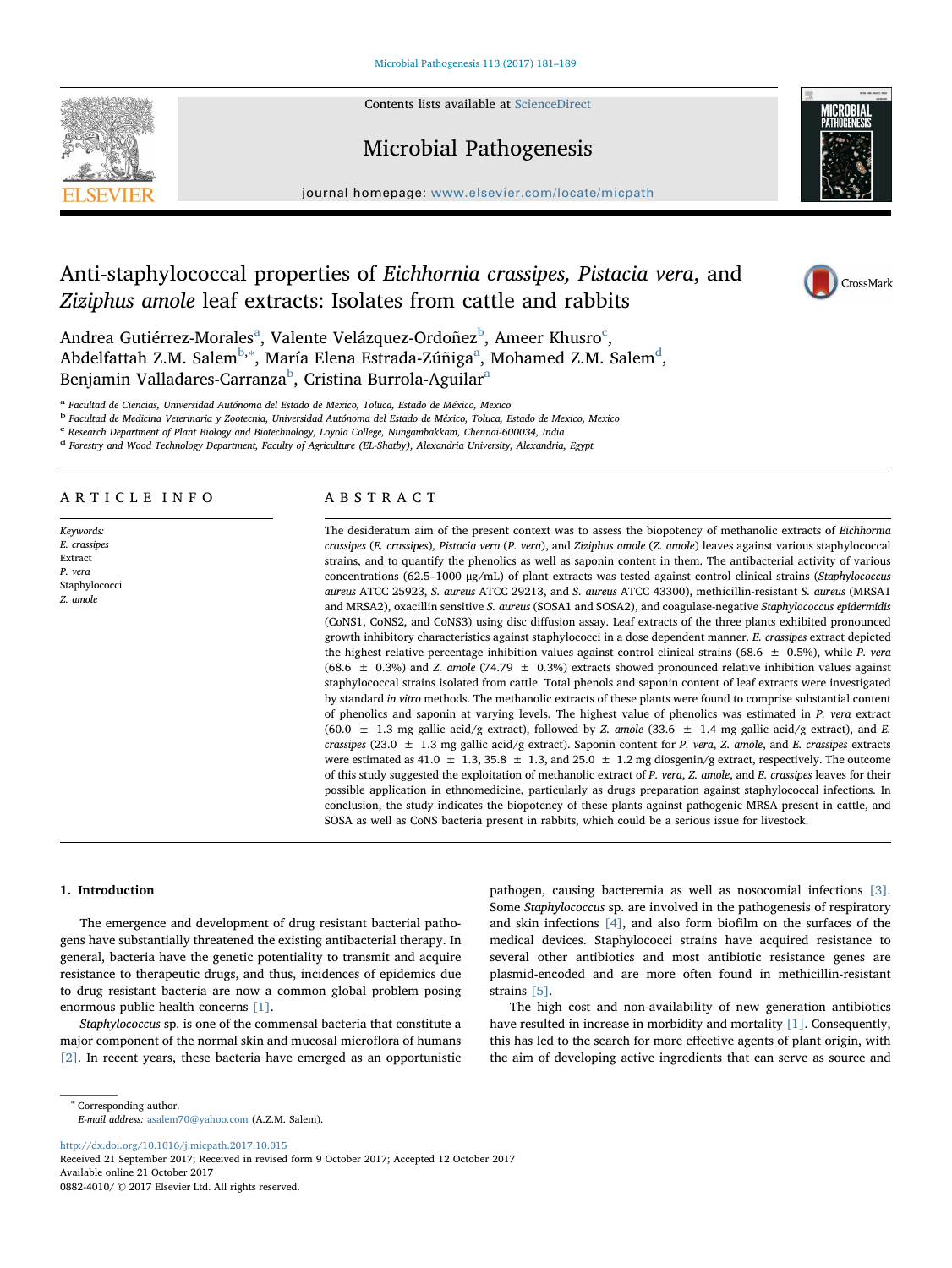template for the synthesis of new antibacterial drugs [\[1\].](#page-7-0)

Medicinal plants have been known to exhibit myriad benefits to mankind from ancient periods due to their ample pharmacological aspect. Traditional applications of the medicinal plants have fewer side effects that lead the development of varied phytomedicines globally [\[6\].](#page-7-5) Medicinal plants derived secondary metabolites are vital sources of distinct phytochemicals that could be used for the production of pharmaceutical products. At present, approximately 80% of the world's populace still relies on the plants associated traditional medicine for health care needs. Therefore, in the current scenario, the demand for herbal medicines has surged in comparison to the synthetic drugs.

Eichhornia crassipes (Water hyacinth), belonging to the family Pontideriaceae is one of the most productive aquatic perennial herbs on earth, and it has been known for its unique medicinal importance. The phytoconstituents of this plant have vast biological properties including antiviral, antifungal, antitumor, and antibacterial activities [\[7\].](#page-7-6) Additionally, its secondary metabolites have been considered to be involved in the chemical defense of plants against plant pathogens [\[8\]](#page-7-7).

Pistacia vera, a member of Anacardiaceae family, is one of the most economically important aromatic plants and widely distributed in the Mediterranean region as well as USA. P. vera plants are remarkably rich in linoleic and linolenic acids, the fatty acids vital for human health [\[9\]](#page-7-8). In addition to this, Pistacia sp. were previously reported to depict various biological activities such as anti-atherogenic, hypoglycemic, antioxidant, anti-inflammatory, antifungal, and insecticidal [10–[12\].](#page-7-9)

Ziziphus sp. (Rhamnaceae) comprises about 40 species distributed in warm-temperate and sub-tropical regions. Ziziphus plants possess bioactive components that are traditionally used as for the treatment of various diseases such as digestive disorders, urinary troubles, diabetes, skin infections, diarrhea, fever, bronchitis, liver complaints, anaemia, etc. [\[13\].](#page-7-10) Antimicrobial activity of some members of genus Ziziphus had already been reported in the previous literature [\[14,15\]](#page-7-11).

Considering the vast potentiality of plants as sources for therapeutic drugs with reference to antibacterial agents and the urgent demand of the current scenario for developing new anti-staphylococci drugs from natural sources, the present in vitro systemic study was undertaken to investigate the bioactive potential of methanolic extract of E. crassipes, P. vera, and Z. amole leaves against ten different strains of staphylococci.

#### 2. Materials and methods

#### 2.1. Plants collection

E. crassipes, P. vera, and Z. amole were collected in the State of Guerrero, municipality of Acapulco de Juárez (20 m above sea level) during the winter period of 2016, taking care that they did not show signs of stress such as discoloration, chlorosis, and leaf curling senescence. The fresh and disease free plants were separated from the branches, sorted, cleaned, and air-dried at room temperature for 8-10 days. The leaves were cut from the petiole and allowed to dry further at room temperature. After drying, the leaves were ground in a mill (Pulvex model 2000, mesh 20, Mexico City). The resulting fine powder was stored in plastic and kraft paper bags at 20 °C in a dark and moisture-free place until required for extraction process.

## 2.2. Extract preparation

The powdered leaves (2 g) of each plant were mixed successively into 400 mL of methanol, and obtained using an ultrasound device (Shanghai Xiwen Biotech Co., model XW-650Y, China, Shanghai) in 30 min cycles concentrating in a rota evaporator (BUCHI model R-3000, Brazil, São Paulo) at 40 °C until reaching a final volume of 20 mL. The biomass was separated from the extract by vacuum filtration using filter paper and vacuum pump. The resulting extracts were stored in amber flasks at room temperature. At the same time, 5 mL of each

<span id="page-1-0"></span>

Fig. 1. Different sources of staphylococci viz. S. aureus (Control), methicillin-resistant S. aureus (Cattle), oxacillin sensitive S. aureus (Rabbit), and coagulase-negative S. epidermidis (Rabbit).

sample was stored at 4 °C in capped tubes for further in vitro experimental analysis.

## 2.3. In vitro antibacterial evaluation

#### 2.3.1. Bacteria of interest

The indicator bacteria used for the antibacterial test include Staphylococcus aureus ATCC 25923, S. aureus ATCC 29213, S. aureus ATCC 43300, methicillin-resistant S. aureus (MRSA1 and MRSA2), oxacillin sensitive S. aureus (SOSA1 and SOSA2), and coagulase-negative Staphylococcus epidermidis (CoNS1, CoNS2, and CoNS3). [Fig. 1](#page-1-0) depicts the various control staphylococci strains, as well as isolates from cattle and rabbits. Excluding control bacteria (S. aureus), methicillin-resistant S. aureus strains were isolated from cattle, while, oxacillin sensitive S. aureus and coagulase-negative S. epidermidis were isolated from rabbits. Control strains viz. ATCC 25923, ATCC 29213, and ATCC 43300 were obtained from the Center for Research and Advanced Studies in Animal Health (CIESA), Autonomous University of the State of Mexico (UAEMex). Methicillin-resistant S. aureus was isolated from cattle using selective MRSA agar medium. The plates were incubated at 35 °C for 48 h and plates were examined for Staphylococcus sp. Isolates were screened for methicillin resistance using disc diffusion assay. Oxacillin sensitive and coagulase-negative strains were isolated from rabbits on MRSA and MRS (de Man, Rogosa and Sharpe) medium respectively using standard protocol. All bacterial cultures were sub-cultured into Brain-heart infusion (BHI) broth (BIOXON, DF, Mexico) medium for further experimental purpose.

#### 2.3.2. Disc diffusion assay

Each bacterial inoculum was prepared in 5 mL of BHI broth, adjusted to a 0.5 McFarland scale ( $1 \times 10^6$  CFU/mL), and incubated at 37 °C for 24 h in a rotatory shaker. After the required period of incubation, bacterial cultures were swabbed on selective agar medium plates. Subsequently, methanolic extracts (25 μL) of leaves at the concentrations of 62.5, 125, 250, 500, and 1000 μg/mL were transferred to sterile discs (6 mm) and allowed to soak for 10-15 min. The discs were transferred aseptically to the plates seeded with the respective staphylococci pathogens with the help of ethanol dipped and flamed forceps, and incubated at 37 °C for 24 h. After 24 h, zone of inhibition (mm) formed by different plant extracts against the indicator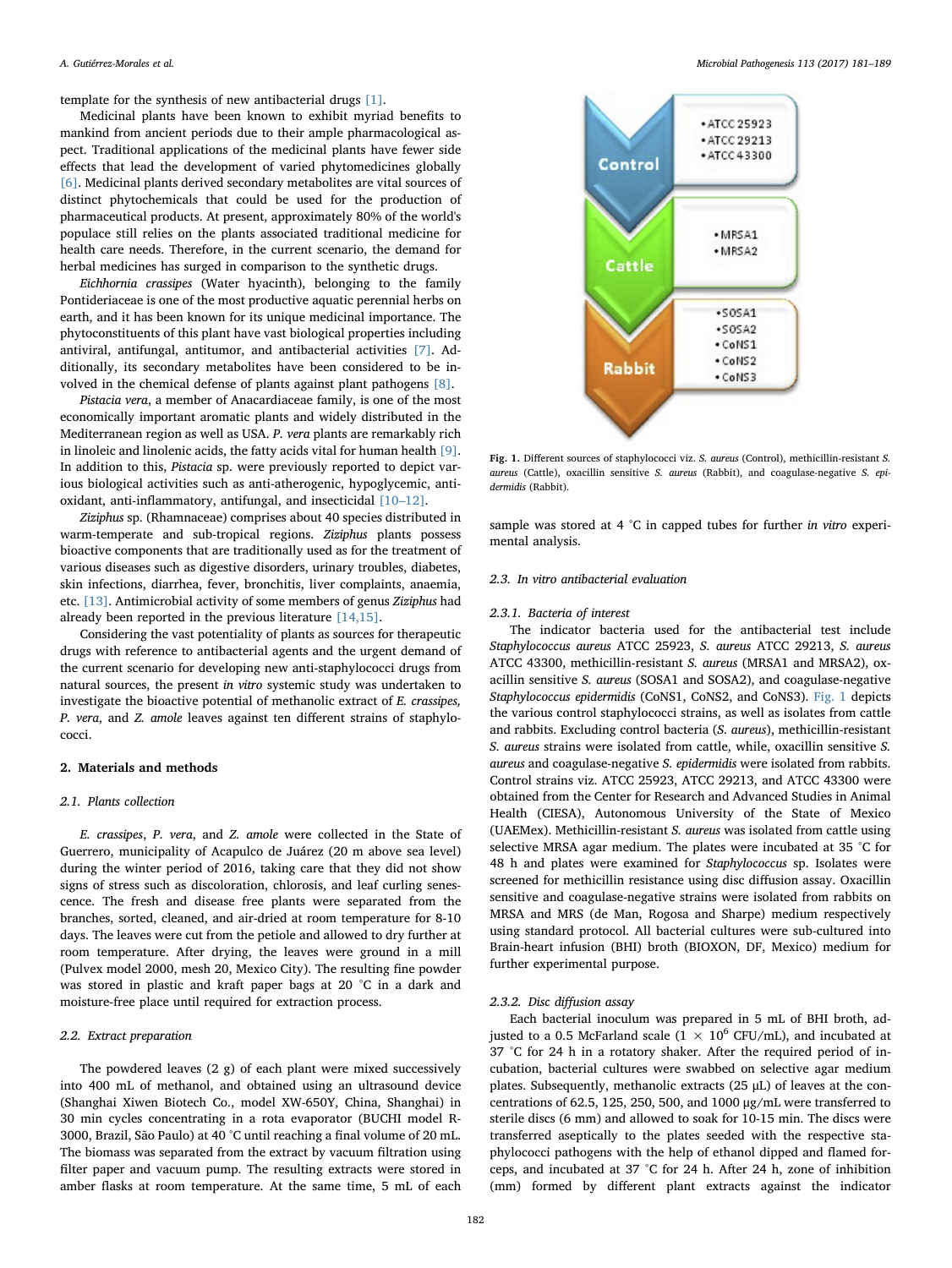pathogenic bacteria were measured. Oxacillin (1μg/disc) was used as positive control and the experiments were carried out in triplicate.

## 2.3.3. Determination of relative percentage inhibition

The relative percentage inhibition (RPI) of the leaf extracts with respect to positive control was calculated as described below.

*Relative percentage inhibition* = 
$$
\frac{IHD_{EXT} - IHD_{NC}}{IHD_{PC} - IHD_{NC}}100
$$

where,  $IHD = Inhibition halo diameter; EXT = Extract; NC = Negative$ control; PC = Positive control.

## 2.4. Estimation of total phenolics and saponin content

Total phenolics content in the leaf extracts of the plant was estimated according to the methods of Singleton et al. [\[16\]](#page-7-12) with some modifications. The reaction mixture contains 1 mL of solvent extract (1 mg/mL), 2.5 mL of 10% Folin-Ciocalteu's reagent dissolved in water, and 2.5 mL of 7.5%  $Na<sub>2</sub>CO<sub>3</sub>$ . The samples were incubated at 45 °C for 15 min and the absorbance was read at 765 nm. Blank includes ethanol, instead of extract solution. The calibration curve was prepared using Gallic acid as standard at the concentrations of 20–100 μg/mL. The total phenolics content was calculated as milligrams of gallic acid equivalent per gram of dry weight of extract (mg gallic acid/g extract).

The total saponin content in the leaf extracts of plant was estimated according to the method described by Makkar et al. [\[17\]](#page-7-13) based on vanillin-sulphuric acid colorimetric reaction with slight modifications. Approximately 50 μL of plant extract was added with 250 μL of distilled water. To this, about 250 μL of vanillin reagent (800 mg of vanillin in 10 mL of 99.5% ethanol) as well as 2.5 mL of 72% sulphuric acid was added and it was mixed well. The solution was incubated in a water bath at 60 °C for 10 min. After that, it was cooled in ice cold water and the absorbance was read at 544 nm. The total saponin content was calculated as diosgenin equivalents (mg diosgenin/g extract).

## 2.5. Statistical analyses

All experiments were carried out in triplicate and results were expressed as mean  $\pm$  SD. Statistical analyses were performed in factorial design with three factors (extract of tree species, extract concentrations, and bacterial strains) using the GLM Procedure.

#### 3. Results

#### 3.1. In vitro antibacterial assessment

The methanolic extracts of plant leaves showed broad-spectrum antibacterial activity against various staphylococci strains in a dose dependent manner. E. crassipes extract showed potent bactericidal activity against CoNS1 with maximum zone of inhibition of 14.63  $±$  0.16 mm at 1000 μg/mL of concentration. A minimum zone of inhibition of 10.17  $\pm$  0.35 mm was observed against ATCC 43300 at higher concentration of E. crassipes extract. The methanolic extract of P. vera was found to be the most active against ATCC 25923 with maximum zone of inhibition of 14.63  $\pm$  0.15 mm at 1000 μg/mL of concentration. The extract was found to be less effective against SOSA2 with minimum zone of inhibition of  $10.32 \pm 0.28$  mm. In like manner, Z. amole exhibited potent growth inhibitory property against ATCC 25923 with maximum zone of  $14.76 \pm 0.23$  mm at higher concentration. In accordance to the bactericidal zone of plant extracts, the relative percentage inhibition (i.e., RPI) values were found to be affected ([Table 1](#page-3-0)).

#### 3.2. Relative percentage inhibition (RPI) of extracts against staphylococci strains

[Fig. 2](#page-6-0)a depicts the RPI values for E. crassipes against control staphylococcal strains as well as Staphylococcus sp. isolated from cattle and rabbit. The methanolic extract of this plant was found to be the most active against control strains (RPI% - 68.6  $\pm$  0.5), followed by cattle (RPI% - 64.6  $\pm$  0.6) and rabbits (RPI% - 61.7  $\pm$  0.3) strains. On the other hand, P. vera revealed maximum RPI values against cattle isolates (68.6  $\pm$  0.3%), followed by rabbits (65.7  $\pm$  0.5%) and control (59.9  $\pm$  0.4%) strains ([Fig. 2b](#page-6-0)). Similar to P. vera extract, the methanolic extract of Z. amole showed promising RPI values against staphylococcal strains in the order of 74.79  $\pm$  0.3% (cattle)  $> 67.3 \pm$ 0.4% (rabbits) > 66.5  $\pm$  0.5% (control) [\(Fig. 2c](#page-6-0)).

#### 3.3. Quantification of total phenolics and total saponins

The present findings showed that the content of total phenolics and total saponins differed significantly among the methanolic extract of plants. P. vera extract showed substantial amount of total phenolics content with the highest value of 60.0  $\pm$  1.3 mg gallic acid/g extract, followed by Z. amole (33.6  $\pm$  1.4 mg gallic acid/g extract) and E. crassipes (23.0  $\pm$  1.3 mg gallic acid/g extract) ([Fig. 3](#page-7-14)a). The total saponin content for Z. amole, E. crassipes, and P. vera extracts were estimated as 35.8  $\pm$  1.3, 25.0  $\pm$  1.2 and 41.0  $\pm$  1.3 mg diosgenin  $(DE)/g$  extract, respectively [\(Fig. 3b](#page-7-14)).

## 4. Discussion

Humankind has been relied on the traditional uses of plants as therapeutics from ancient periods. Secondary metabolites obtained from the plants are found to be an important source of diversified phytoconstituents that could be used for the production of several pharmaceuticals. At present, in the developing as well as developed countries, human populace still rely on the plants derived traditional medicine for health care needs. Thus, the demand for herbal medicines as potent therapeutic agents is continuously increasing day by day in comparison to the synthetic drugs. Staphylococcus sp. is predominant among the microorganisms responsible for infective complications following surgical vascular grafts or the implantation of prosthetic devices. Staphylococcus sp. is the chief organism accountable for infections of prosthetic heart valves, artificial joints, urinary tract, and cerebrospinal fluid shunts.

Researchers mainly focus on the medicinal plants rather than on the common weeds which are also the source of many phytochemicals. In the present study, E. crassipes was tested for its antibacterial activity against staphylococci strains, and depicted pronounced inhibition on the growth of Staphylococcus sp. tested. Furthermore, the RPI value for the plant extract was observed to be the maximum against control staphylococcal strains. The cattle and rabbits strains were found to be less susceptible to the extract. Similar observation was reported by Shehnaz and Vijayalakshmi [\[18\]](#page-7-15) who demonstrated the bioactivity of methanolic extract of E. crassipes flowers against Staphylococcus sp. In another report, Zhou et al. [\[19\]](#page-7-16) observed pH, concentration, and time dependent antibacterial activity of E. crassipes extract against Staphylococcus sp.

Although the biological activities of some species of the genus Pistacia has been investigated, studies on the antibacterial properties of methanolic extract of P. vera are currently very limited, probably not available. The present context evaluated the strong antibacterial activity of the methanolic extract of P. vera against few staphylococci strains in a dose dependent manner. Staphylococcus sp. isolated from cattle, in a comparison with control and rabbit strains were observed to be highly susceptible to the methanolic extract of P. vera in terms of RPI determination. According to the report of Smeriglio et al. [\[20\]](#page-7-17), essential oil of P. vera was found to be markedly effective against clinical strains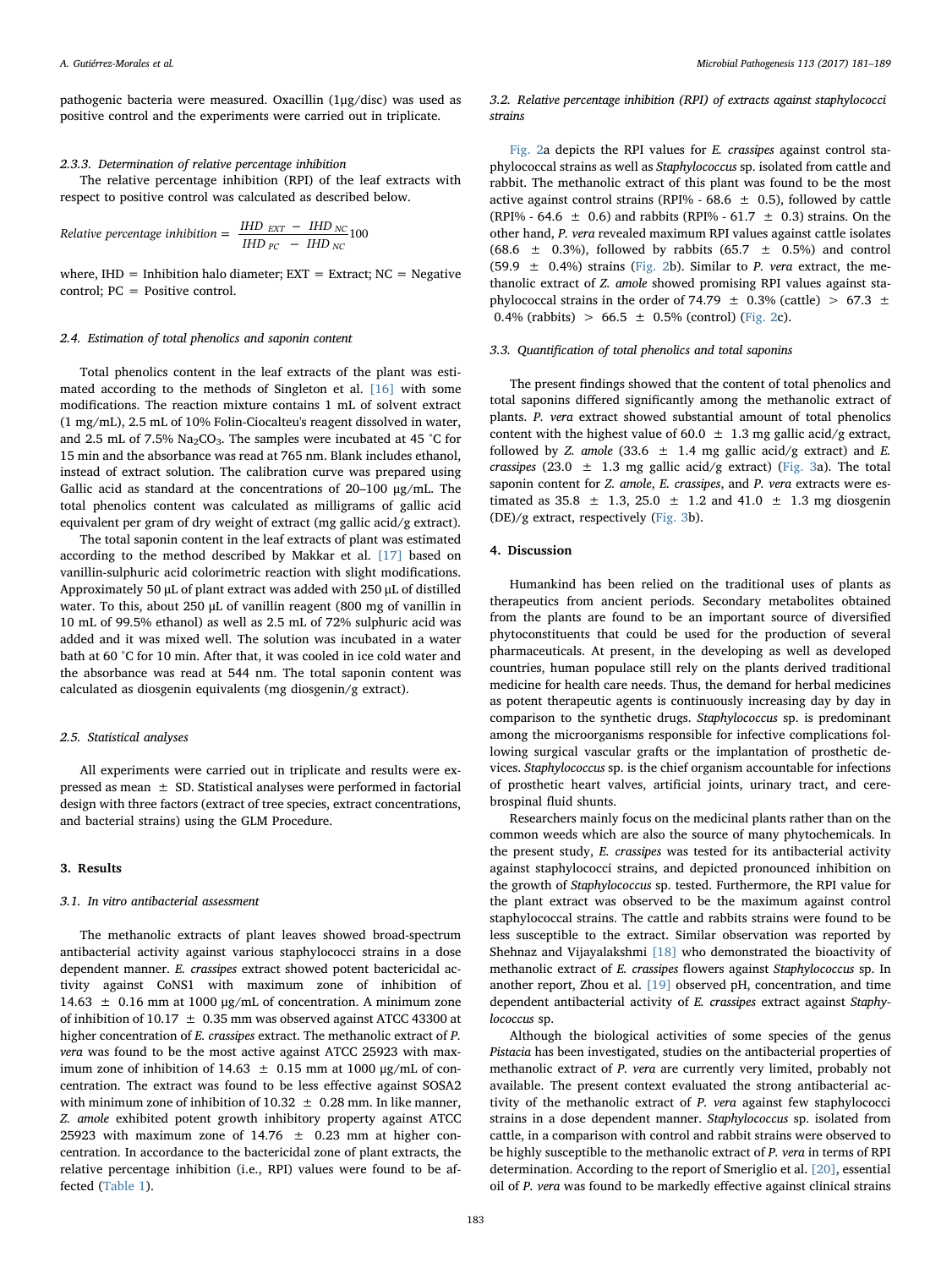## <span id="page-3-0"></span>Table 1

Antibacterial activity and relative percentage inhibition of plant extracts against Staphylococcus sp.

| Plants       | Strains           | Strains origin | Extract activity |                                      | Oxacillin activity | RPI $(%)^*$              |
|--------------|-------------------|----------------|------------------|--------------------------------------|--------------------|--------------------------|
|              |                   |                | Concentrations   | IZ $(mm)^*$                          | $IZ$ (mm)          |                          |
|              |                   |                | $(\mu g/mL)$     |                                      |                    |                          |
| E. crassipes | ATCC 25923        | Control        | 62.5             | 7.57 $\pm$ 0.15                      | $14.50 \pm 0.30$   | 52.2                     |
|              |                   |                | 125              | $8.15 \pm 0.27$                      |                    | 56.2                     |
|              |                   |                | 250              | $9.25 \pm 0.30$                      |                    | 63.7                     |
|              |                   |                | 500              | $10.73 \pm 0.52$                     |                    | 74                       |
|              |                   |                | 1000             | $12.20 \pm 0.25$                     |                    | 84.1                     |
|              | ATCC 29213        | Control        | 62.5             | $8.65 \pm 0.14$                      | $14.63 \pm 0.51$   | 59.1                     |
|              |                   |                | 125              | $9.71 \pm 0.25$                      |                    | 66.3                     |
|              |                   |                | 250              | $10.32 \pm 0.65$                     |                    | 70.6                     |
|              |                   |                | 500              | $11.54 \pm 0.50$                     |                    | 78.9                     |
|              |                   |                | 1000             | $12.79 \pm 0.26$                     |                    | 87.4                     |
|              | <b>ATCC 43300</b> | Control        | 62.5             | $6.61 \pm 0.25$                      | $12.37 \pm 0.40$   | 53.4                     |
|              |                   |                | 125              | $6.94 \pm 0.15$                      |                    | 56.1                     |
|              |                   |                | 250              | $8.53 \pm 0.50$                      |                    | 68.9                     |
|              |                   |                | 500              | $9.40 \pm 0.30$                      |                    | 75.9                     |
|              |                   |                | 1000             | $10.17 \pm 0.35$                     |                    | 82.2                     |
|              | MRSA1             | Cattle         | 62.5             | $5.17 \pm 0.38$                      | $12.43 \pm 0.45$   | 41.6                     |
|              |                   |                | 125              | $7.64 \pm 0.41$                      |                    | 61.4                     |
|              |                   |                | 250              | $8.20 \pm 0.28$                      |                    | 65.9                     |
|              |                   |                | 500              | $9.47 \pm 0.16$                      |                    | 76.1                     |
|              |                   |                | 1000             | $11.10 \pm 0.26$                     |                    | 89.3                     |
|              | MRSA2             | Cattle         | 62.5             | $8.73 \pm 0.25$                      | $18.53 \pm 0.40$   | 47.1                     |
|              |                   |                | 125              | $10.64 \pm 0.15$                     |                    | 57.4                     |
|              |                   |                | 250              | $11.57 \pm 0.28$                     |                    | 62.4                     |
|              |                   |                | 500<br>1000      | $12.37 \pm 0.24$<br>$14.40 \pm 0.33$ |                    | 66.8<br>77.8             |
|              | SOSA1             | Rabbits        | 62.5             | $8.10 \pm 0.17$                      | $14.34 \pm 0.30$   | 56.4                     |
|              |                   |                | 125              | $8.18 \pm 0.28$                      |                    | 57.1                     |
|              |                   |                | 250              | $9.76 \pm 0.21$                      |                    | 68.1                     |
|              |                   |                | 500              | $10.60 \pm 0.20$                     |                    | 73.9                     |
|              |                   |                | 1000             | $11.33 \pm 0.21$                     |                    | 79                       |
|              | SOSA2             | Rabbits        | 62.5             | $7.80 \pm 0.20$                      | $18.10 \pm 0.51$   | 43                       |
|              |                   |                | 125              | $11.44 \pm 0.21$                     |                    | 63.2                     |
|              |                   |                | 250              | $12.37 \pm 0.27$                     |                    | 68.3                     |
|              |                   |                | 500              | $14.50 \pm 0.21$                     |                    | 80.1                     |
|              |                   |                | 1000             | $14.60 \pm 0.25$                     |                    | 80.6                     |
|              | CoNS1             | Rabbits        | 62.5             | 6.99 $\pm$ 0.62                      | $18.60 \pm 0.23$   | 37.6                     |
|              |                   |                | 125              | $8.79 \pm 0.23$                      |                    | 47.2                     |
|              |                   |                | 250              | $10.00 \pm 0.26$                     |                    | 53.8                     |
|              |                   |                | 500              | $11.23 \pm 0.11$                     |                    | 60.3                     |
|              |                   |                | 1000             | $14.63 \pm 0.16$                     |                    | 78.7                     |
|              | CoNS2             | Rabbits        | 62.5             | 7.68 $\pm$ 0.28                      | $14.25 \pm 0.30$   | 53.9                     |
|              |                   |                | 125              | $7.88 \pm 0.10$                      |                    | 55.2                     |
|              |                   |                | 250              | $9.63 \pm 0.32$                      |                    | 67.6                     |
|              |                   |                | 500              | $10.25 \pm 0.51$                     |                    | 71.9                     |
|              |                   |                | 1000             | $11.43 \pm 0.16$                     |                    | 80.2                     |
|              | CoNS3             | Rabbits        | 62.5             | $7.92 \pm 0.10$                      | $18.53 \pm 0.50$   | 42.8                     |
|              |                   |                | 125              | $9.21 \pm 0.09$                      |                    | 49.8                     |
|              |                   |                | 250              | $9.38 \pm 0.13$                      |                    | 50.7                     |
|              |                   |                | 500              | $10.43 \pm 0.30$                     |                    | 56.2                     |
|              |                   |                | 1000             | $12.30 \pm 0.50$                     |                    | 66.3                     |
|              |                   |                |                  |                                      |                    | (continued on next page) |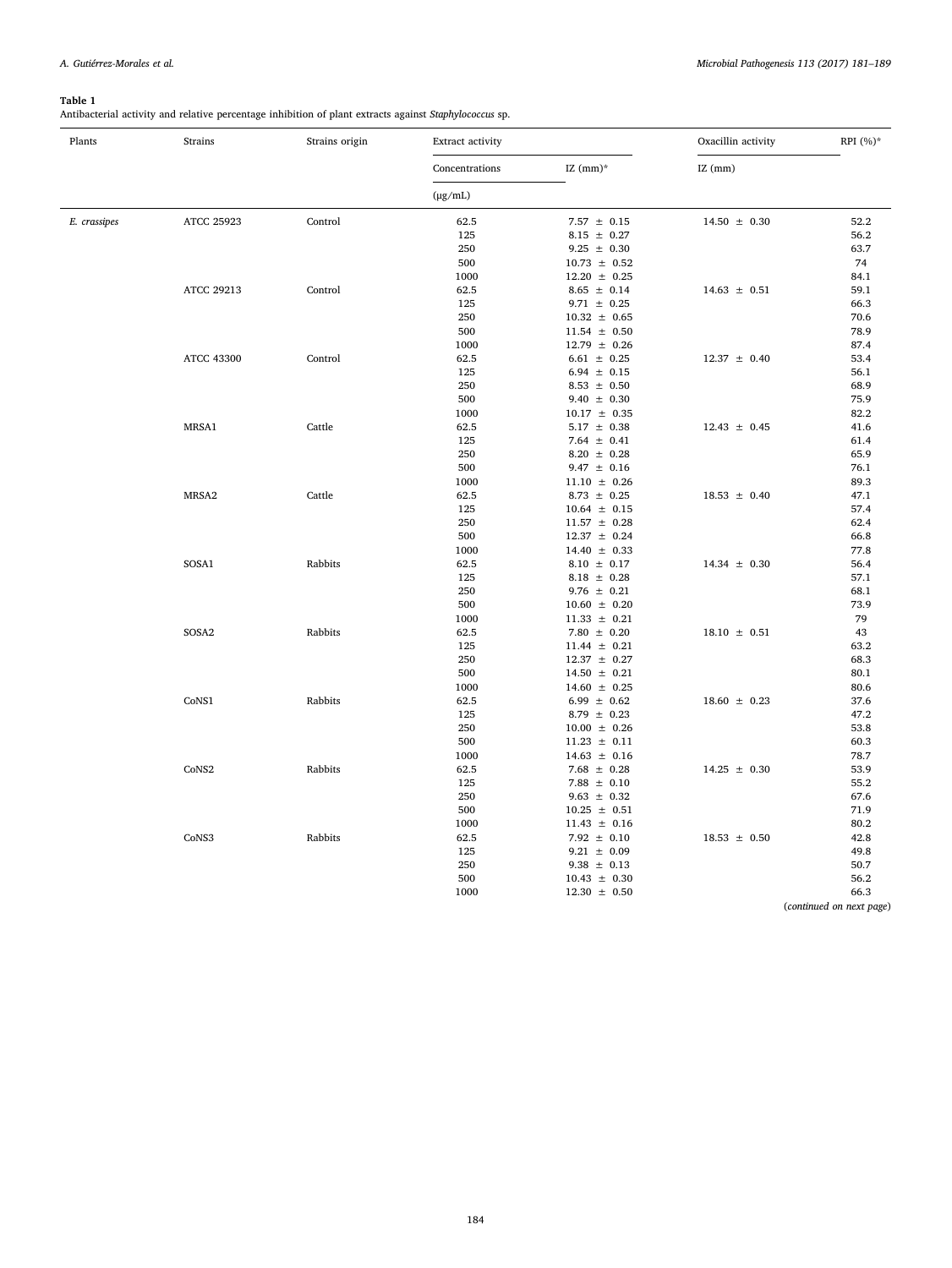# Table 1 (continued)

| Plants  | Strains           | Strains origin | <b>Extract activity</b> |                                     | Oxacillin activity | RPI $(\%)^*$             |
|---------|-------------------|----------------|-------------------------|-------------------------------------|--------------------|--------------------------|
|         |                   |                | Concentrations          | IZ $(mm)^*$                         | $IZ$ (mm)          |                          |
|         |                   |                | $(\mu g/mL)$            |                                     |                    |                          |
| P. vera | ATCC 25923        | Control        | 62.5                    | $9.13 \pm 0.32$                     | $18.37 \pm 0.40$   | 49.8                     |
|         |                   |                | 125                     | $10.30 \pm 0.20$                    |                    | 56.1                     |
|         |                   |                | 250                     | $11.43 \pm 0.25$                    |                    | 62.2                     |
|         |                   |                | 500                     | $12.40 \pm 0.21$                    |                    | 67.5                     |
|         |                   |                | 1000                    | $14.63 \pm 0.15$                    |                    | 79.8                     |
|         | ATCC 29213        | Control        | 62.5                    | $6.30 \pm 0.20$                     | $18.33 \pm 0.42$   | 34.3                     |
|         |                   |                | 125                     | $8.65 \pm 0.65$                     |                    | 47.1                     |
|         |                   |                | 250                     | $9.63 \pm 0.10$                     |                    | 52.6                     |
|         |                   |                | 500                     | $10.33 \pm 0.23$                    |                    | 56.3                     |
|         |                   |                | 1000                    | $14.51 \pm 0.58$                    |                    | 79.1                     |
|         | <b>ATCC 43300</b> | Control        | 62.5                    | 4.85 $\pm$ 0.22                     | $12.43 \pm 0.17$   | 39.1                     |
|         |                   |                | 125                     | 5.33 $\pm$ 0.58                     |                    | 42.9                     |
|         |                   |                | 250                     | $8.60 \pm 0.42$                     |                    | 69.1                     |
|         |                   |                | 500                     | $9.76 \pm 0.65$                     |                    | 78.5                     |
|         |                   |                | 1000                    | $10.37 \pm 0.31$                    |                    | 83.4                     |
|         | MRSA1             | Cattle         | 62.5                    | 5.43 $\pm$ 0.23                     | $12.30 \pm 0.32$   | 44.1                     |
|         |                   |                | 125                     | $6.58 \pm 0.40$                     |                    | 53.4                     |
|         |                   |                | 250<br>500              | $8.15 \pm 0.12$                     |                    | 66.2<br>75.9             |
|         |                   |                | 1000                    | $9.33 \pm 0.61$<br>$11.33 \pm 0.40$ |                    | 92.1                     |
|         | MRSA2             | Cattle         | 62.5                    | $6.20 \pm 0.26$                     | $12.43 \pm 0.23$   | 49.9                     |
|         |                   |                | 125                     | $7.98 \pm 0.30$                     |                    | 64.1                     |
|         |                   |                | 250                     | 8.40 $\pm$ 0.13                     |                    | 67.6                     |
|         |                   |                | 500                     | $10.00 \pm 0.19$                    |                    | 80.4                     |
|         |                   |                | 1000                    | $11.50 \pm 0.46$                    |                    | 92.5                     |
|         | SOSA1             | Rabbits        | 62.5                    | $7.12 \pm 0.16$                     | $14.24 \pm 0.41$   | 50                       |
|         |                   |                | 125                     | $9.47 \pm 0.25$                     |                    | 66.5                     |
|         |                   |                | 250                     | $10.45 \pm 0.09$                    |                    | 73.3                     |
|         |                   |                | 500                     | $11.43 \pm 0.26$                    |                    | 80.2                     |
|         |                   |                | 1000                    | $12.30 \pm 0.76$                    |                    | 86.3                     |
|         | SOSA <sub>2</sub> | Rabbits        | 62.5                    | $6.13 \pm 0.61$                     | $10.45 \pm 0.35$   | 58.7                     |
|         |                   |                | 125                     | $6.66 \pm 0.30$                     |                    | 63.8                     |
|         |                   |                | 250                     | $7.17 \pm 0.15$                     |                    | 68.7                     |
|         |                   |                | 500                     | $9.28 \pm 0.57$                     |                    | 88.9                     |
|         |                   |                | 1000                    | $10.32 \pm 0.28$                    |                    | 98.7                     |
|         | CoNS1             | Rabbits        | 62.5                    | $7.13 \pm 0.65$                     | $14.60 \pm 0.30$   | 48.9                     |
|         |                   |                | 125                     | $8.70 \pm 0.20$                     |                    | 59.6                     |
|         |                   |                | 250                     | $9.28 \pm 0.82$                     |                    | 63.6                     |
|         |                   |                | 500                     | $11.00 \pm 0.25$                    |                    | 75.3                     |
|         |                   |                | 1000                    | $12.30 \pm 0.17$                    |                    | 84.2                     |
|         | CoNS2             | Rabbit         | 62.5                    | $6.67 \pm 0.21$                     | $12.65 \pm 0.51$   | 52.8                     |
|         |                   |                | 125                     | 7.40 $\pm$ 0.40                     |                    | 58.4                     |
|         |                   |                | 250                     | 7.83 $\pm$ 0.50                     |                    | 61.9                     |
|         |                   |                | 500                     | $9.56 \pm 0.60$                     |                    | 75.6                     |
|         |                   |                | 1000                    | $10.78 \pm 0.67$                    |                    | 85.2                     |
|         | CoNS3             | Rabbits        | 62.5                    | $6.32 \pm 0.13$                     | $18.60 \pm 0.36$   | 33.9                     |
|         |                   |                | 125                     | $7.23 \pm 0.61$                     |                    | 38.9                     |
|         |                   |                | 250                     | $9.43 \pm 0.60$                     |                    | 50.7                     |
|         |                   |                | 500                     | $10.42 \pm 0.26$                    |                    | 56.1                     |
|         |                   |                | 1000                    | $11.56 \pm 0.30$                    |                    | 62.1                     |
|         |                   |                |                         |                                     |                    | (continued on next page) |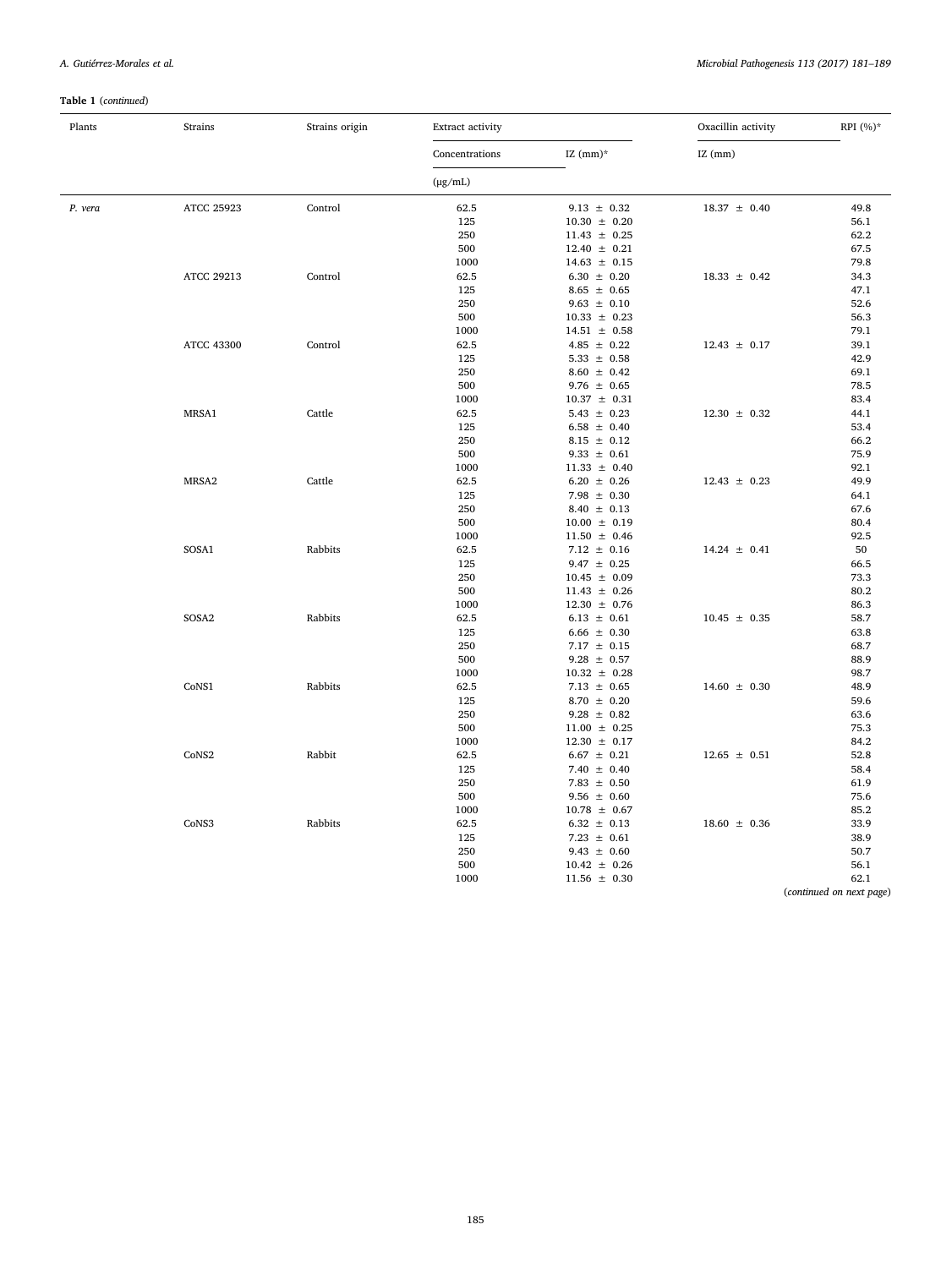#### Table 1 (continued)

| Plants   | Strains           | Strains origin | Extract activity |                                     | Oxacillin activity | RPI (%)*     |
|----------|-------------------|----------------|------------------|-------------------------------------|--------------------|--------------|
|          |                   |                | Concentrations   | IZ $(mm)^*$                         | $IZ$ (mm)          |              |
|          |                   |                | $(\mu g/mL)$     |                                     |                    |              |
| Z. amole | ATCC 25923        | Control        | 62.5             | $9.80 \pm 0.20$                     | $14.78 \pm 0.51$   | 66.6         |
|          |                   |                | 125              | $10.48 \pm 0.09$                    |                    | 71.1         |
|          |                   |                | 250              | $11.32 \pm 0.30$                    |                    | 76.9         |
|          |                   |                | 500              | $12.65 \pm 0.15$                    |                    | 85.9         |
|          |                   |                | 1000             | $14.76 \pm 0.23$                    |                    | 99.8         |
|          | ATCC 29213        | Control        | 62.5             | $5.85 \pm 0.12$                     | $14.32 \pm 0.60$   | 40.9         |
|          |                   |                | 125              | $6.33 \pm 0.21$                     |                    | 44.2         |
|          |                   |                | 250              | 7.44 $\pm$ 0.21                     |                    | 51.9         |
|          |                   |                | 500              | $10.12 \pm 0.16$                    |                    | 70.7         |
|          |                   |                | 1000             | $12.45 \pm 0.13$                    |                    | 86.9         |
|          | <b>ATCC 43300</b> | Control        | 62.5             | $8.79 \pm 0.20$                     | $18.10 \pm 0.45$   | 48.6         |
|          |                   |                | 125              | $9.30 \pm 0.11$                     |                    | 51.3         |
|          |                   |                | 250<br>500       | $10.15 \pm 0.27$                    |                    | 56           |
|          |                   |                | 1000             | $12.32 \pm 0.14$                    |                    | 68<br>78.2   |
|          | MRSA1             | Cattle         | 62.5             | $14.16 \pm 0.34$<br>$8.42 \pm 0.45$ | $12.60 \pm 0.53$   | 66.9         |
|          |                   |                | 125              | $9.30 \pm 0.22$                     |                    | 73.8         |
|          |                   |                | 250              | $9.48 \pm 0.30$                     |                    | 75.2         |
|          |                   |                | 500              | $10.47 \pm 0.21$                    |                    | 83           |
|          |                   |                | 1000             | $11.58 \pm 0.34$                    |                    | 91.9         |
|          | MRSA2             | Cattle         | 62.5             | $6.33 \pm 0.14$                     | $12.32 \pm 0.37$   | 51.3         |
|          |                   |                | 125              | $8.22 \pm 0.17$                     |                    | 66.8         |
|          |                   |                | 250              | $8.56 \pm 0.23$                     |                    | 69.4         |
|          |                   |                | 500              | $9.30 \pm 0.14$                     |                    | 75.4         |
|          |                   |                | 1000             | $11.61 \pm 0.18$                    |                    | 94.2         |
|          | SOSA1             | Rabbit         | 62.5             | $7.19 \pm 0.20$                     | $18.42 \pm 0.52$   | 39           |
|          |                   |                | 125              | $9.06 \pm 0.16$                     |                    | 49.1         |
|          |                   |                | 250              | $10.13 \pm 0.21$                    |                    | 54.9         |
|          |                   |                | 500              | $12.44 \pm 0.24$                    |                    | 67.5         |
|          |                   |                | 1000             | $14.30 \pm 0.14$                    |                    | 77.6         |
|          | SOSA2             | Rabbits        | 62.5             | $8.52 \pm 0.24$                     | $14.62 \pm 0.47$   | 58.2         |
|          |                   |                | 125              | $9.40 \pm 0.16$                     |                    | 64.2         |
|          |                   |                | 250              | $10.39 \pm 0.51$                    |                    | 71           |
|          |                   |                | 500              | $11.52 \pm 0.27$                    |                    | 78.8         |
|          |                   |                | 1000             | $12.83 \pm 0.31$                    |                    | 87.8         |
|          | CoNS1             | Rabbits        | 62.5             | $8.23 \pm 0.32$                     | $14.63 \pm 0.15$   | 56.2         |
|          |                   |                | 125              | $9.76 \pm 0.35$                     |                    | 66.8         |
|          |                   |                | 250              | $10.15 \pm 0.24$                    |                    | 69.3         |
|          |                   |                | 500<br>1000      | $12.35 \pm 0.11$                    |                    | 84.4<br>87.1 |
|          | CoNS2             | Rabbits        | 62.5             | $12.75 \pm 0.15$                    |                    | 55.4         |
|          |                   |                | 125              | $7.85 \pm 0.23$                     | $14.16 \pm 0.16$   | 58.4         |
|          |                   |                | 250              | $8.28 \pm 0.43$<br>$9.75 \pm 0.34$  |                    | 68.9         |
|          |                   |                | 500              | $10.25 \pm 0.24$                    |                    | 72.3         |
|          |                   |                | 1000             | $12.32 \pm 0.15$                    |                    | 87           |
|          | CoNS3             | Rabbits        | 62.5             | $10.09 \pm 0.14$                    | $18.53 \pm 0.31$   | 54.4         |
|          |                   |                | 125              | $11.59 \pm 0.13$                    |                    | 62.6         |
|          |                   |                | 250              | $12.15 \pm 0.16$                    |                    | 65.6         |
|          |                   |                | 500              | $12.92 \pm 0.32$                    |                    | 69.8         |
|          |                   |                | 1000             | $14.10 \pm 0.18$                    |                    | 76           |
|          |                   |                |                  |                                     |                    |              |

RPI, Relative Percentage Inhibition.

IZ, Inhibition Zone.

of staphylococci. In another study, P. vera polyphenols were shown to exhibit bactericidal property against MRSA strains [\[21\].](#page-7-18) As previously stated by other authors, the activity may be due to the cell wall or cell membrane disruption together with cell enlargement [\[22\].](#page-7-19)

Ziziphus sp. is reported to possess bioactive constituents, recognized for traditional use and therapeutic importance. Present work evaluated the antibacterial potentiality of Z. amole methanolic extract against pathogenic strains of staphylococci. Interestingly, the RPI value for the extract was found to be the highest against strains of cattle origin, followed by rabbits and control staphylococcal strains. Antimicrobial activity of some other species of genus Ziziphus has already been reported in the previous literature [\[23,24\]](#page-7-20). In another report, Z. mauritiana methanol extract showed promising antibacterial activity against S. aureus [\[25\]](#page-7-21). The variation in activities observed amongst different species might be due to the diversity of bioactive compounds under influence of genetic features and environmental aspects [\[26\]](#page-7-22).

The phenolics are the largest known groups of secondary metabolites exhibiting antibacterial activities. The number of site(s) and phenol hydroxyl groups leads to the increased hydroxylation, causing relative toxicity to bacteria [\[27\]](#page-8-0). The results of the present context revealed that the total phenolics content differed significantly among the plant extracts. The total phenolics content of the extracts was compared with the standard Gallic acid and the values were found to be maximum for P. vera extract, followed by Z. amole and E. crassipes extract. Our findings were found to be in complete agreement with the reports of Shanab and Shalaby [\[28\]](#page-8-1) who observed the substantial level of phenolics content in the methanolic extract of E. crassipes. Previously, phenolic components viz. 4-methylresorcinol, 2-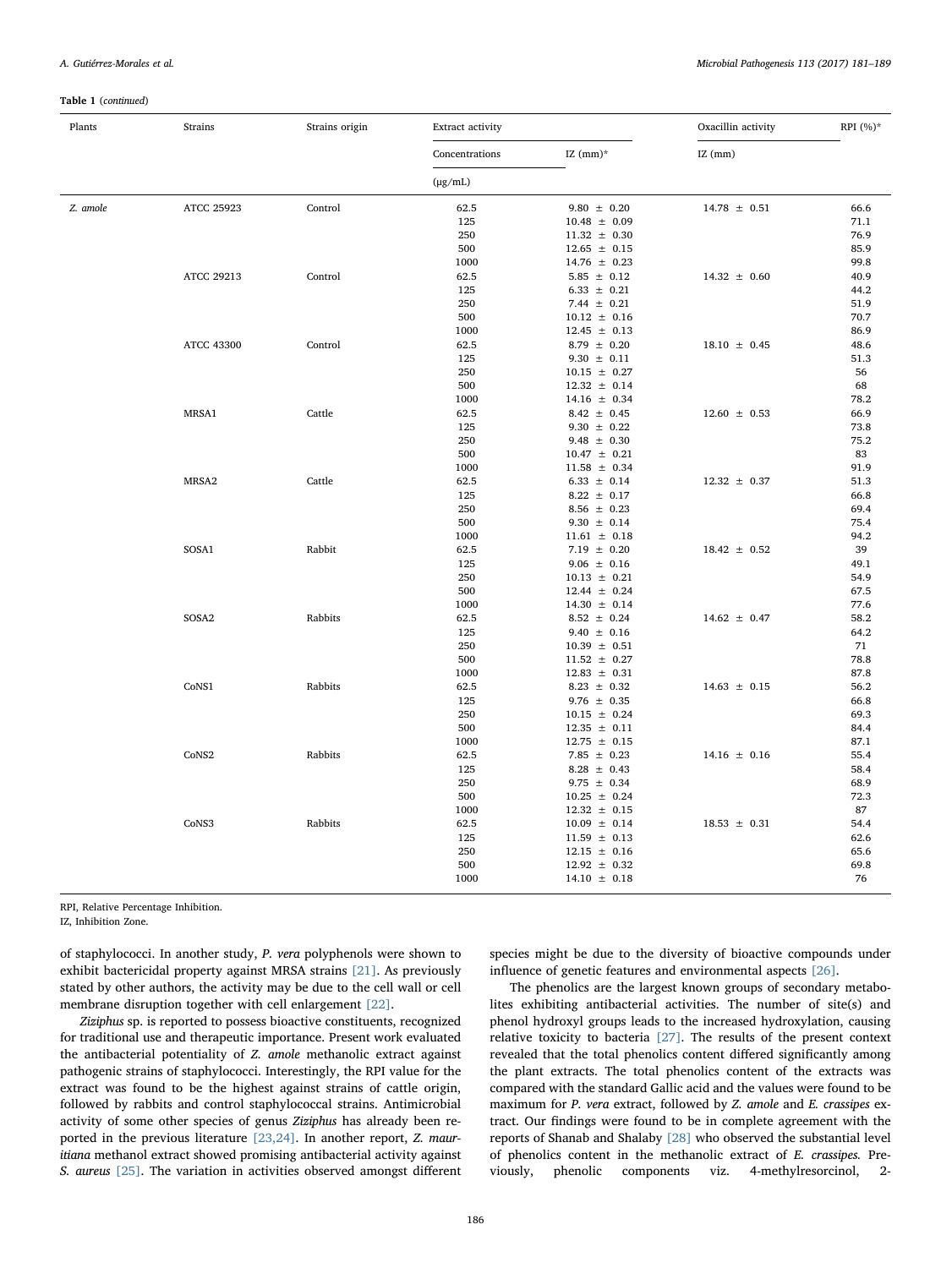<span id="page-6-0"></span>





methylresorcinol, catechol, pyrogallol, genetisic, p-hydroxybenzoic, salicylic acids, and resorcinol have been reported in the various parts of E. crassipes [\[29\]](#page-8-2).

Saponin has been reported to have a wide range of pharmacological

Fig. 2. Susceptibility (RPI %) of control S. aureus strains and other staphylococci from cattle and rabbits to the methanolic extract of (a) E. crassipes, (b) P. vera, and (c) Z. amole.

and medicinal activities. The present study revealed the significant level of saponin content in the methanolic extract of P. vera, Z. amole, and E. crassipes. Interestingly, saponin has been reported to have nematicidal, molluscicidal, insecticidal and antioxidant properties [\[30\]](#page-8-3);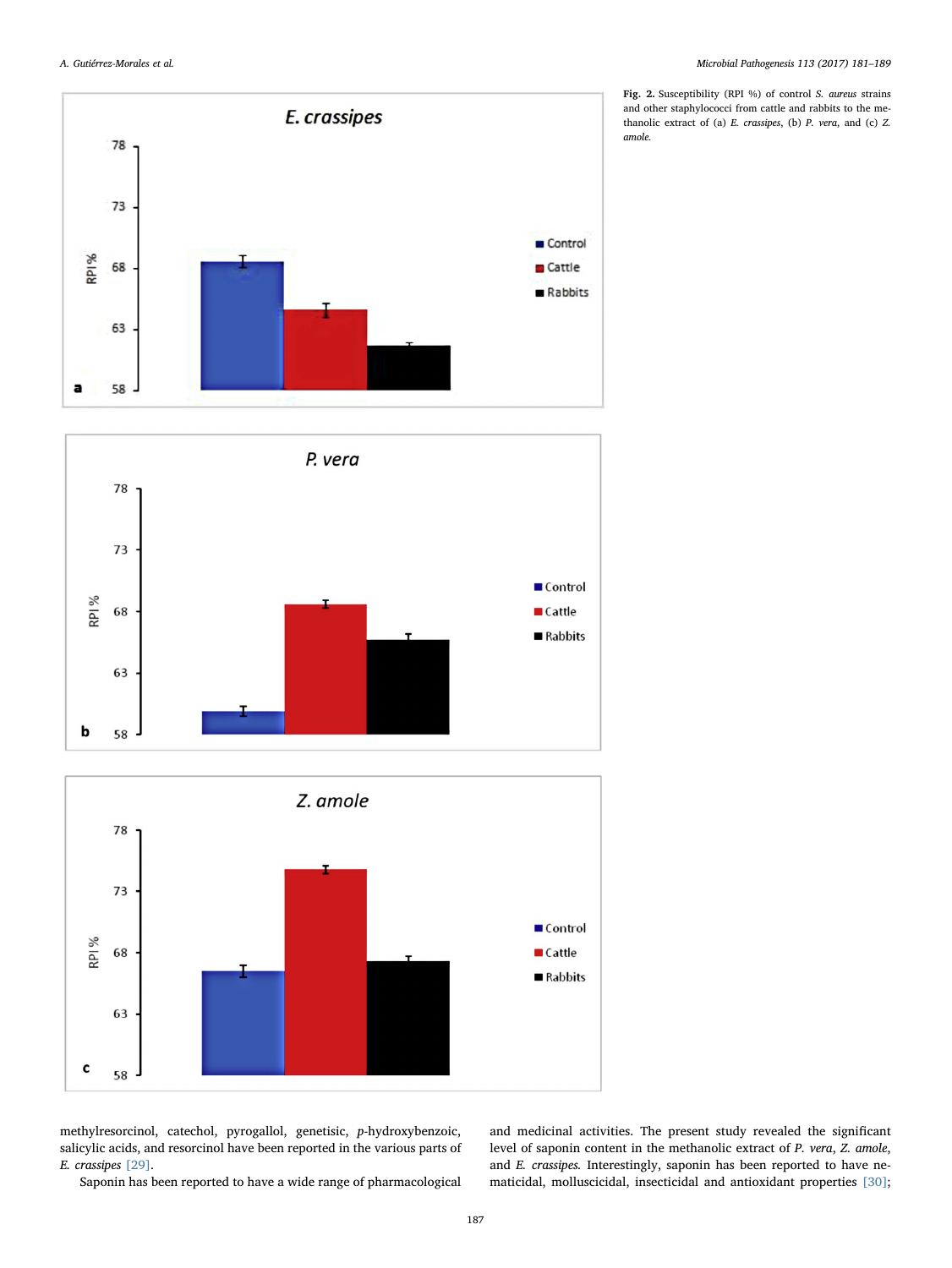<span id="page-7-14"></span>

Fig. 3. Total phenolics (a) and total saponins (b) measured from the methanolic extracts.

tumoricidal activity [\[31\]](#page-8-4), and antimicrobial characteristics [\[32\].](#page-8-5) The significant level of saponin in the leaves might be as a result of the necessity to protect plants against pathogens. It has been noted that many saponins are present in healthy plants in high concentrations because of their antimicrobial properties. The presence of saponin might be to serve as a natural defense mechanism. Plants need to protect themselves against herbivores and pathogens [\[33\]](#page-8-6). The potential anti-staphylococcal characteristics of plants studied in this investigation might be due to the efficacy of vast secondary metabolites, including phenolic compounds and saponins [\[34,35\]](#page-8-7). Based on the outcome of this investigation, the use of P. vera, Z. amole, and E. crassipes leaves in ethnomedicine as therapeutic drugs against staphylococcal infections is thus suggested.

## 5. Conclusions

In a nutshell, the present study demonstrated the potentiality of the methanolic extract of P. vera, Z. amole, and E. crassipes leaves to inhibit the growth of various staphylococci strains. Additionally, cattle were found to be the host for diversiform pathogenic strains of MRSA. Rabbits were observed as host for SOSA and CoNS strains, which indicates alarming situation for the livestock industries. Tested plants exhibited pronounced activity against all the indicator Staphylococcus sp. in a dose dependent manner. E. crassipes extract revealed promising RPI values against control strains, followed by staphylococcal strains of cattle and rabbits. In contrary to this, P. vera and Z. amole extracts showed high RPI values against staphylococci isolated from cattle, followed by rabbits and control strains. Further, the findings revealed the presence of two important groups of phytoconstituents viz. phenolics and saponin in the methanolic extract of the investigated plants in a substantial amount. This study suggests that these plants can be productively used in the pharmaceutics, particularly against staphylococcal infections because of its promising activities as well as the presence of bioactive phytoconstituents reported.

## Conflict of interest

None declared.

#### References

- <span id="page-7-0"></span>[1] [P. Agarwal, N. Agarwal, R. Gupta, M. Gupta, B. Sharma, Antibacterial activity of](http://refhub.elsevier.com/S0882-4010(17)31209-3/sref1) [plants extracts against methicillin-resistant](http://refhub.elsevier.com/S0882-4010(17)31209-3/sref1) Staphylococcus aureus and vancomycinresistant Enterococcus faecalis[, J. Microb. Biochem. Technol. 8 \(2016\) 404](http://refhub.elsevier.com/S0882-4010(17)31209-3/sref1)–407.
- <span id="page-7-1"></span>[2] M. Otto, *Staphylococcus epidermidis* [- the accidental pathogen, Nat. Rev. Microbiol. 7](http://refhub.elsevier.com/S0882-4010(17)31209-3/sref2) [\(2009\) 555](http://refhub.elsevier.com/S0882-4010(17)31209-3/sref2)–567.
- <span id="page-7-2"></span>[3] [P. Viale, S. Stefani, Vascular catheter-associated infections: a microbiological and](http://refhub.elsevier.com/S0882-4010(17)31209-3/sref3) [therapeutic update, J. Chemother. 18 \(2006\) 235](http://refhub.elsevier.com/S0882-4010(17)31209-3/sref3)–249.
- <span id="page-7-3"></span>[4] [I.L. Elisha, F.S. Botha, L.J. McGaw, J.N. Elo](http://refhub.elsevier.com/S0882-4010(17)31209-3/sref4)ff, The antibacterial activity of extracts [of nine plant species with good activity against](http://refhub.elsevier.com/S0882-4010(17)31209-3/sref4) Escherichia coli against five other

[bacteria and cytotoxicity of extracts, BMC Compl. Altern. Med. 17 \(2017\) 133.](http://refhub.elsevier.com/S0882-4010(17)31209-3/sref4)

- <span id="page-7-4"></span>[5] [M. Miragaia, I. Couto, S.F.F. Pereira, K.G. Kristinsson, H. Westh, J.O. Jarløv, et al.,](http://refhub.elsevier.com/S0882-4010(17)31209-3/sref5) [Molecular characterization of methicillin-resistant](http://refhub.elsevier.com/S0882-4010(17)31209-3/sref5) Staphylococcus epidermidis [clones: evidence of geographic dissemination, J. Clin. Microbiol. 40 \(2002\)](http://refhub.elsevier.com/S0882-4010(17)31209-3/sref5) 430–[438.](http://refhub.elsevier.com/S0882-4010(17)31209-3/sref5)
- <span id="page-7-5"></span>[6] [S.K. Pal, Y. Shukla, Herbal medicine: current status and the future, Asian Pac. J.](http://refhub.elsevier.com/S0882-4010(17)31209-3/sref6) [Cancer Prev. 4 \(2003\) 281](http://refhub.elsevier.com/S0882-4010(17)31209-3/sref6)–288.
- <span id="page-7-6"></span>[7] [R.K. Aravind, D. Rajan, J. Blesson, S. Chandran, A.R. Thampatty, P.V. Veena,](http://refhub.elsevier.com/S0882-4010(17)31209-3/sref7) [Detailed analysis on phytochemicals, antioxidants, antimicrobial activity of](http://refhub.elsevier.com/S0882-4010(17)31209-3/sref7) Eichhornia crassipes[, Int. J. Sci. Res. 2 \(2013\) 17](http://refhub.elsevier.com/S0882-4010(17)31209-3/sref7)–19.
- <span id="page-7-7"></span>[8] [M.W. Haggag, A.M. Korayem, H. Abouziena, E. Hoball, M. Saber, Phenolic and](http://refhub.elsevier.com/S0882-4010(17)31209-3/sref8) [antioxidants enzymes accumulation in sugar beet cultivars in response to inocula](http://refhub.elsevier.com/S0882-4010(17)31209-3/sref8)[tion with plant growth promoting Rhizobacteria, Wulfenia J. 22 \(2015\) 235](http://refhub.elsevier.com/S0882-4010(17)31209-3/sref8)–242.
- <span id="page-7-8"></span>[9] [F. Satil, N. Azcan, K.H.C. Baser, Fatty acid composition of pistachio nuts in Turkey,](http://refhub.elsevier.com/S0882-4010(17)31209-3/sref9) [Chem. Nat. Compds 39 \(2003\) 322](http://refhub.elsevier.com/S0882-4010(17)31209-3/sref9)–324.
- <span id="page-7-9"></span>[10] [S. Kordali, A. Cakir, H. Zengin, M.E. Duru, Antifungal activities of the leaves of](http://refhub.elsevier.com/S0882-4010(17)31209-3/sref10) three Pistacia [species grown in Turkey, Fitoterapia 74 \(2003\) 164](http://refhub.elsevier.com/S0882-4010(17)31209-3/sref10)–167.
- [11] [G.V.Z. Dedoussis, A.C. Kaliora, S. Psarras, A. Chiou, A. Mylona, N.G. Papadapoulos,](http://refhub.elsevier.com/S0882-4010(17)31209-3/sref11) et al., Antiatherogenic effect of Pistacia lentiscus [via GSH restoration and down](http://refhub.elsevier.com/S0882-4010(17)31209-3/sref11) [regulation of CD36 mRNA expression, Atherosclerosis 174 \(2004\) 293](http://refhub.elsevier.com/S0882-4010(17)31209-3/sref11)–303.
- [12] I.I. Hamdan, F.U. Afifi, Studies on the in vitro and in vivo [hypoglycemic activities of](http://refhub.elsevier.com/S0882-4010(17)31209-3/sref12) [some medicinal plants used in treatment of diabetes in Jordanian traditional](http://refhub.elsevier.com/S0882-4010(17)31209-3/sref12) [medicine, J. Ethnopharmacol. 93 \(2004\) 117](http://refhub.elsevier.com/S0882-4010(17)31209-3/sref12)–121.
- <span id="page-7-10"></span>[13] T. Mishra, A. Bhatia, Antiplasmodial eff[ects of the aqueous ethanolic seed extract of](http://refhub.elsevier.com/S0882-4010(17)31209-3/sref13) Ziziphus mauritiana against Plasmodium berghei [in Swiss albino mice, Int. J.](http://refhub.elsevier.com/S0882-4010(17)31209-3/sref13) [Pharmacol. Res. 4 \(2014\) 111](http://refhub.elsevier.com/S0882-4010(17)31209-3/sref13)–116.
- <span id="page-7-11"></span>[14] [S.M. Dangoggo, L.G. Hassan, I.S. Sadiq, S.B. Manga, Phytochemical analysis and](http://refhub.elsevier.com/S0882-4010(17)31209-3/sref14) [antibacterial screening of leaves of](http://refhub.elsevier.com/S0882-4010(17)31209-3/sref14) Diospyros mespiliformis and Ziziphus spina-christi, [J. Chem. Eng. 1 \(2012\) 31](http://refhub.elsevier.com/S0882-4010(17)31209-3/sref14)–37.
- [15] [K. Dhunmati, M. Kousalya, D. Jaison, A.M. Yaseen, Evaluation of antibacterial and](http://refhub.elsevier.com/S0882-4010(17)31209-3/sref15) [antifungal activity of the roots of](http://refhub.elsevier.com/S0882-4010(17)31209-3/sref15) Ziziphus oenoplia (Linn) Mill, (Rhamnaceae), [World J. Pharm. Pharm. Sci. 2 \(2013\) 546](http://refhub.elsevier.com/S0882-4010(17)31209-3/sref15)–553.
- <span id="page-7-12"></span>[16] [V.L. Singleton, R. Orthofer, R.M. Lamuela-Raventos, Analysis of total phenols and](http://refhub.elsevier.com/S0882-4010(17)31209-3/sref16) [other oxidation substrates and antioxidants by means of Folin-Ciocalteu reagent,](http://refhub.elsevier.com/S0882-4010(17)31209-3/sref16) [Methods Enzymol. 299 \(1999\) 152](http://refhub.elsevier.com/S0882-4010(17)31209-3/sref16)–178.
- <span id="page-7-13"></span>[17] [H.P. Makkar, P. Siddhuraju, K. Becker, Methods in Molecular Biology: Plant](http://refhub.elsevier.com/S0882-4010(17)31209-3/sref17) [Secondary Metabolites, Human Press, Totowa, 2007, pp. 93](http://refhub.elsevier.com/S0882-4010(17)31209-3/sref17)–100.
- <span id="page-7-15"></span>[18] [B.T. Shehnaz, M. Vijayalakshmi, Antibacterial activity of methanolic extract of the](http://refhub.elsevier.com/S0882-4010(17)31209-3/sref18) flowers of Eichhornia crassipes [\(Mart.\) Solms. against two di](http://refhub.elsevier.com/S0882-4010(17)31209-3/sref18)fferent strains of bac[teria, Int. J. Pharm. Bio. Sci. 7 \(2016\) 1088](http://refhub.elsevier.com/S0882-4010(17)31209-3/sref18)–1091.
- <span id="page-7-16"></span>[19] [B. Zhou, P. Jin-Ping, J. Guo, S. Tang, Research on the antibacterial activities of](http://refhub.elsevier.com/S0882-4010(17)31209-3/sref19) extract from Eichhornia crassipes[, Jiangsu J. Agri. Sci. 25 \(2009\) 547](http://refhub.elsevier.com/S0882-4010(17)31209-3/sref19)–550.
- <span id="page-7-17"></span>[20] A. Smeriglio, M. Denaro, D. Barreca, A. Calderaro, C. Bisignano, G. Ginestra, et al., In vitro evaluation of the antioxidant, cytoprotective, and antimicrobial properties of essential oil from Pistacia vera L. Variety Bronte Hull, Int. J. Mol. Sci. 18 (2017) 1212, [http://dx.doi.org/10.3390/ijms18061212.](http://dx.doi.org/10.3390/ijms18061212)
- <span id="page-7-18"></span>[21] [C. Bisignano, A. Filocamo, R.M. Faulks, G. Mandalar,](http://refhub.elsevier.com/S0882-4010(17)31209-3/sref21) In vitro antimicrobial activity of pistachio (Pistacia vera [L.\) Polyphenols, FEMS Microbiol. Lett. 341 \(2013\) 62](http://refhub.elsevier.com/S0882-4010(17)31209-3/sref21)–67.
- <span id="page-7-19"></span>[22] [A. Al-Habib, E. Al-Saleh, A.M. Safer, M. Afzal, Bactericidal e](http://refhub.elsevier.com/S0882-4010(17)31209-3/sref22)ffect of grape seed [extract on methicillin resistant](http://refhub.elsevier.com/S0882-4010(17)31209-3/sref22) Staphylococcus aureus (MRSA), J. Toxicol. Sci. 35 [\(2010\) 357](http://refhub.elsevier.com/S0882-4010(17)31209-3/sref22)–364.
- <span id="page-7-20"></span>[23] [M.E. Abalaka, S.Y. Daniyan, A. Mann, Evaluation of the antimicrobial activities of](http://refhub.elsevier.com/S0882-4010(17)31209-3/sref23) two Ziziphus species (Ziziphus mauritiana L. and [Ziziphus spinachristi](http://refhub.elsevier.com/S0882-4010(17)31209-3/sref23) L.) on some [microbial pathogens, Afr. J. Pharm. Pharmacol. 4 \(2010\) 135](http://refhub.elsevier.com/S0882-4010(17)31209-3/sref23)–139.
- [24] [B. Ahmad, I. Khan, S. Bashir, S. Azam, F. Hussain, Screening of](http://refhub.elsevier.com/S0882-4010(17)31209-3/sref24) Zizyphus jujube for [antibacterial, phytotoxic and haemagglutination activities, Afr. J. Biotechnol. 10](http://refhub.elsevier.com/S0882-4010(17)31209-3/sref24) [\(2011\) 2514](http://refhub.elsevier.com/S0882-4010(17)31209-3/sref24)–2519.
- <span id="page-7-21"></span>[25] [N.S. Sameera, B.P. Mandakini, Investigations into the antibacterial activity of](http://refhub.elsevier.com/S0882-4010(17)31209-3/sref25) Ziziphus mauritiana lam. and Ziziphus xylopyra [\(Retz.\) Wild, Int. Food Res. J. 22](http://refhub.elsevier.com/S0882-4010(17)31209-3/sref25) [\(2015\) 849](http://refhub.elsevier.com/S0882-4010(17)31209-3/sref25)–853.
- <span id="page-7-22"></span>[26] [N.S. Ngoci, M. Ramadhan, M.S. Ngari, O.P. Leonard, Screening for antimicrobial](http://refhub.elsevier.com/S0882-4010(17)31209-3/sref26) activity of Cissampelos pareira [L. methanol root extract, Eur. J. Med. Plants 4 \(2014\)](http://refhub.elsevier.com/S0882-4010(17)31209-3/sref26) 45–[51.](http://refhub.elsevier.com/S0882-4010(17)31209-3/sref26)